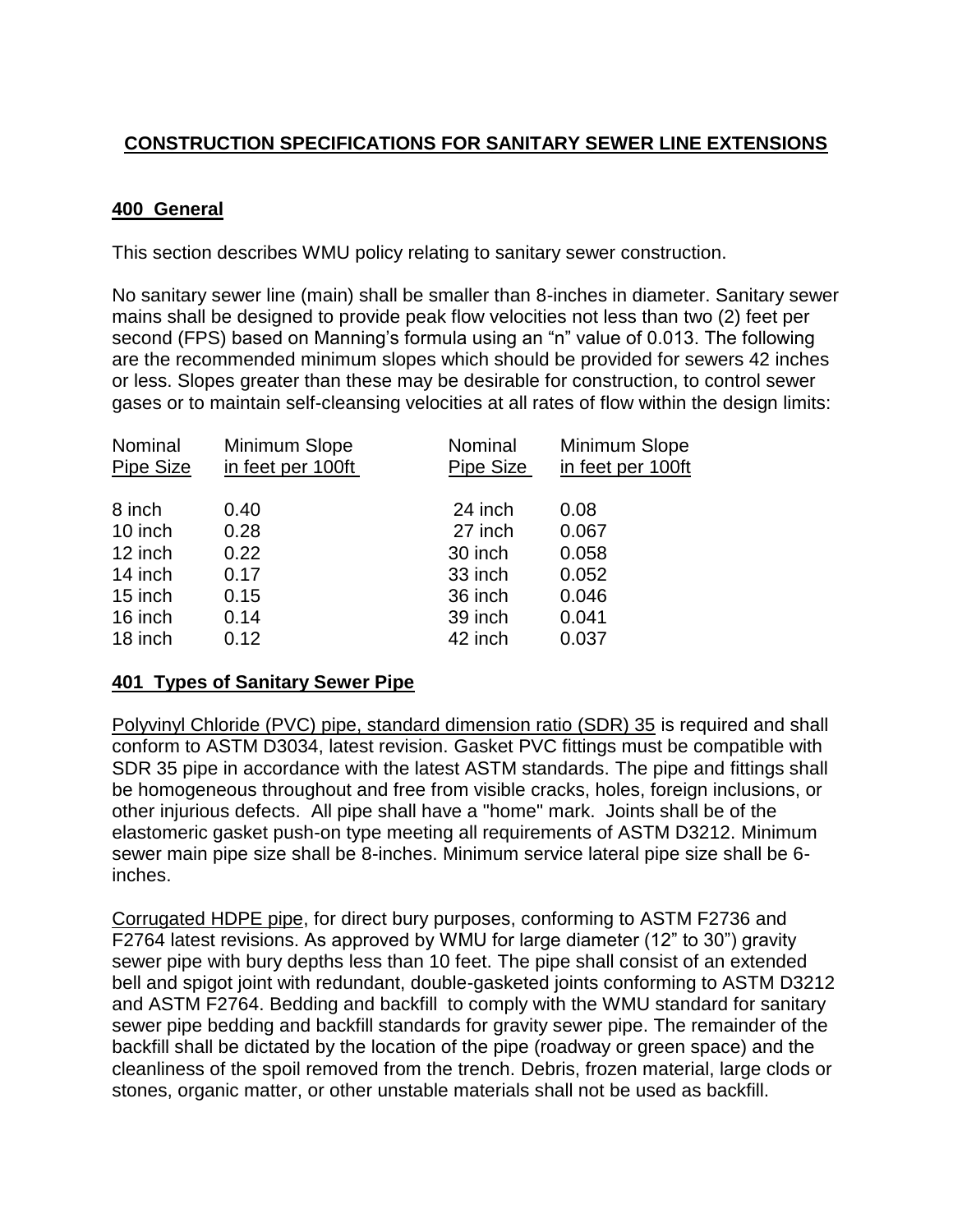Centrifugally Cast, Fiberglass-Reinforced, Polymer Mortar Pipe, for direct bury, meeting stiffness class 46 or greater and conforming to ASTM D3262, latest revision. Authorized only as approved by WMU for large diameter (18" or greater) gravity sewer pipe in depths exceeding 10 feet. Bedding and backfill to comply with the WMU standard for sanitary sewer pipe bedding and backfill standards for gravity sewer pipe and those recommended by the manufacturer. The remainder of the backfill shall be dictated by the location of the pipe (roadway or green space) and the cleanliness of the spoil removed from the trench. Debris, frozen material, large clods or stones, organic matter, or other unstable materials shall not be used as backfill.

### Ductile Iron (DI) pipe:

The standard pipe for sanitary sewers exceeding 10 ft. in depth or with less than 3 ft. of cover shall be Class 51 Protecto 401 lined Ductile Iron pipe unless otherwise approved.

Any pipe found defective, not meeting the specifications or improperly installed shall not be accepted and shall be replaced by pipe meeting these specifications at no additional cost to WMU.

### **402 Types of Force Main Pipe**

### **402.1 Ductile Iron Pipe**

Ductile Iron pipe shall be designed in accordance with ANSI/AWWA C151/A21.50 -81, and shall be centrifugally cast in accordance with ANSI/AWWA C151/A21.51 -81 for "Ductile Iron Pipe Centrifugally Cast in Metal Molds or Sand Lined Molds for Water or Other Liquids". The grade of iron shall be 60-42-10.

Ductile Iron pipe shall be of the bell and spigot push-on, single rubber gasket type with standard thickness class 51 for the corresponding pipe size.

Ductile iron pipe shall be lined with cement mortar and coated with bituminous material, both inside and outside in accordance with the requirements as set forth in the ANSI/AWWA C104/A21.4-85 for "Cement Mortar Lining for Ductile Iron and Gray Iron Pipe and Fittings for Water". Only a coal tar outside coating, or other compatible coating, shall be applied to pipe which is to receive a bitumastic finish coat.

Ductile iron sanitary sewer pipe shall be lined by the manufacturer with a polyethylene lining complying with ANSI/ASTM D1248. Lining shall be American Ductile Iron Pipe with Protecto 401Ceramic Epoxy-lining, US Pipe with Protecto 401Ceramic Epoxy-lining or approved equal.

### **402.2 Polyethylene Pipe**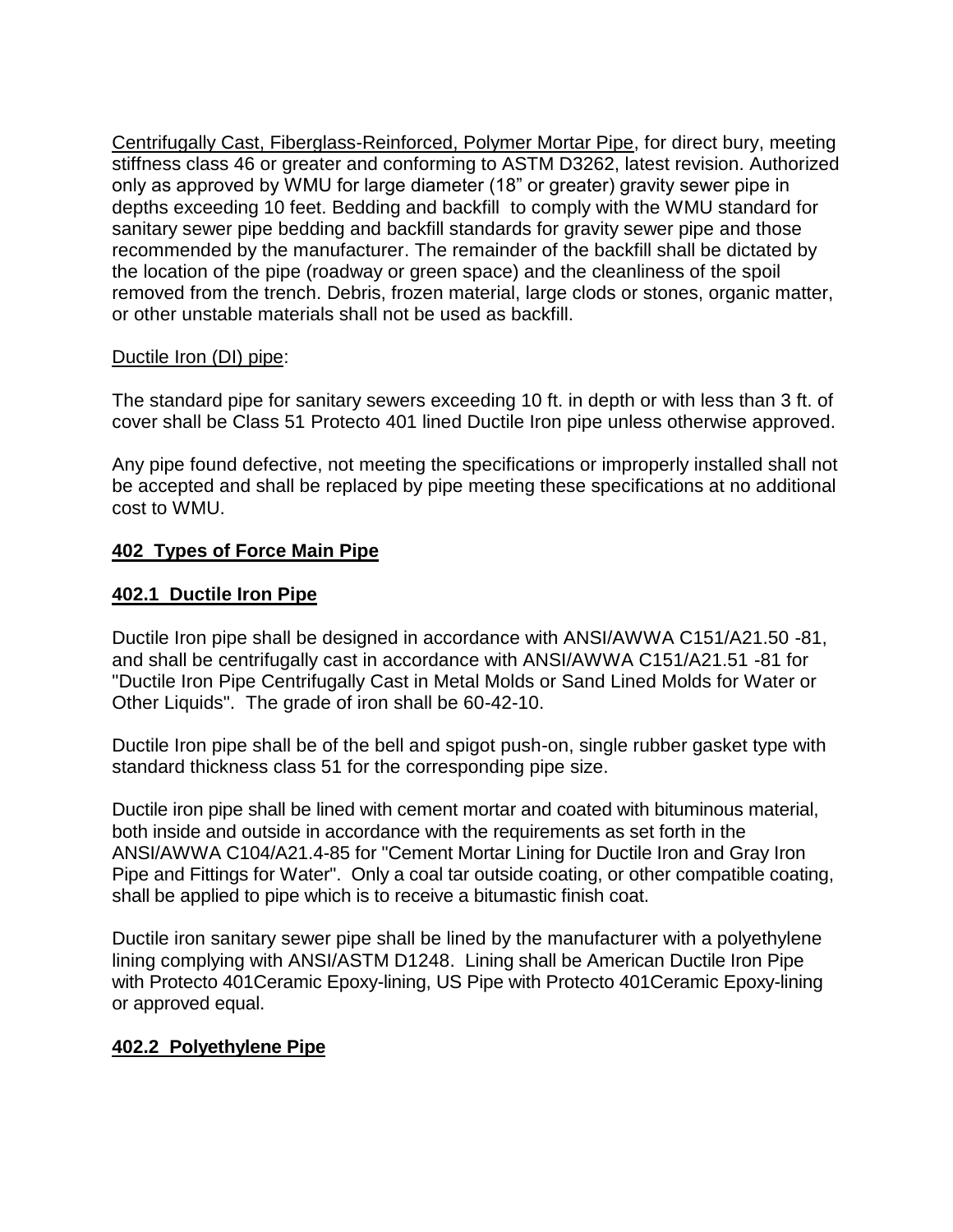Polyethylene pipe shall be a high density, high molecular weight, polyethylene pipe having a cell classification of PE 345434C, conforming to ASTM D3350, latest revision, "Polyethylene Plastic Pipe and Fittings Material". The dimensions and workmanship are specified by ASTM F-714, latest revision, "Polyethylene (PE) Plastic Pipe (SDR-PR) Based on Outside Diameter".

The pipe shall be DR-11, 160-psi total dynamic working pressure, minimum. The pipe shall be laid in 40'-0" sections and installed in accordance with these specifications and ASTM D2321, latest revision, "Underground Installation of Flexible Thermoplastic Sewer Pipe". High Density Polyethylene (HDPE) pipes/fittings shall be allowed for use as wastewater pressure pipe where compatible with the specific conditions of the project. The use of material other than HDPE pipe may be required by WMU if it is determined that HDPE pipe is unsuitable for the particular application.

Pipe and fittings shall be homogeneous throughout and free of: (1) serious abrasion, cutting or gouging of the outside surface; (2) visible cracks; (3) kinking caused by excessive or abrupt bending; (4) flattening; (5) holes; (6) blisters; and (7) foreign inclusions or other injurious defects. They shall be uniform in color, opacity, density, and other physical properties. The average outside and wall thickness of pipe and fittings shall be in accordance with ASTM D2122, latest revision.

All jointing of polyethylene pipe shall be accomplished by the butt fusion technique.

### **402.3 C900 PVC Pipe**

C900 pressure pipe, for pipe sizes from 14 inches to 48 inches and conforming to AWWA C905, with gaskets meeting ASTM F 477 and joints in compliance with ASTM D 3139. The pipe shall be DR-25, 165-psi total dynamic working pressure, minimum. Joints shall be of the elastomeric gasket push-on type meeting all requirements of ASTM D3212. This application is for open cut trenching, a higher thickness class and/or coupling joint (restrained joint) may be specified for horizontal directional drilling applications.

### **403 Encasement Pipe**

Casing pipe shall conform to AWWA C200-86 and AWWA M11 latest revision, and shall be placed at the location shown on the plans in accordance with the noted size, length, and type of material. The steel casing pipe shall have a minimum wall thickness of 1/4" for new casing pipe or 3/8" for salvaged casing pipe.

PVC casing pipe will be approved on a case by case basis by WMU.

For existing pipe installations, split steel casing pipe shall conform to the above specifications except that it shall be in two (2) semi-circular sections joined by a continuous weld from one end to the other without any traceable voids. All casing pipes shall be sealed at each end with a rubber Fernco end seal.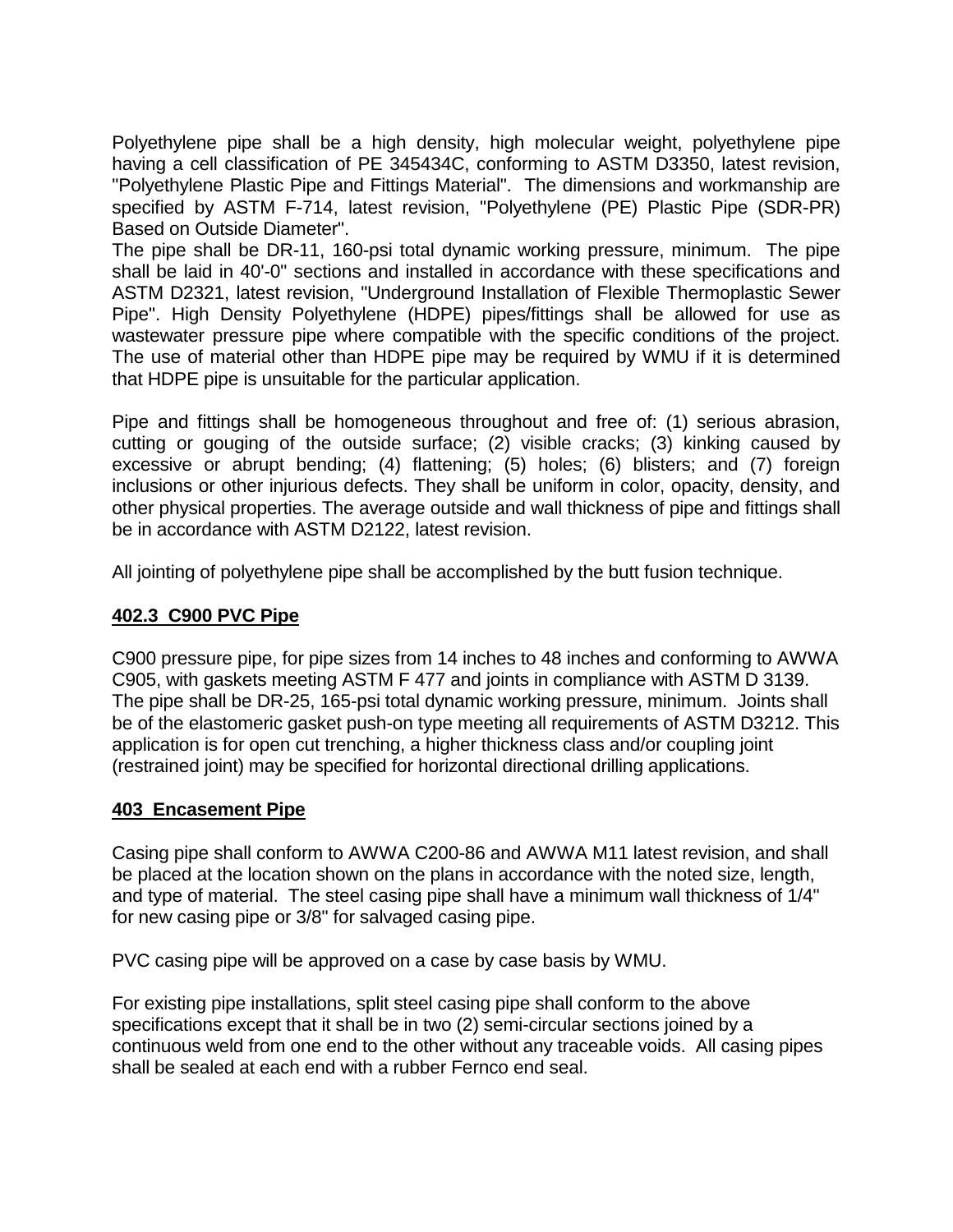The casing pipe should be 6-8 in. larger than the outside diameter of the carrier pipe bells. The carrier pipe may be pushed or pulled through the completed casing pipe in accordance with the manufactures recommendation for installation into casing pipe.

Minimum wall thickness shall be as listed below:

| Nominal diameter (inches) | Wall thickness (inches) |  |  |  |
|---------------------------|-------------------------|--|--|--|
| 18 or less                | 0.0375                  |  |  |  |
| 24                        | 0.500                   |  |  |  |
| 30                        | 0.500                   |  |  |  |
| 36                        | 0.532                   |  |  |  |
| 42                        | 0.625                   |  |  |  |
|                           |                         |  |  |  |

All welds at the joints will be a continuous circumferential weld on the outside of the pipe.

Casing spacers shall be Cascade CCS or approved equal and shall be placed around the carrier pipe to ensure approximate centering within the casing pipe to prevent damage during installation in accordance with the manufacturer's recommendation. Casing spacers shall have a bolt on shell made in two (2) sections. All metal components shall be Type 304 (18-8) Stainless Steel. It shall have an elastomeric liner to isolate the shell from the carrier pipe. It shall have runners attached to the shell and be designed to provide a minimum of .75 inches between the carrier pipes greatest outside diameter and the casing pipes inside diameter. The chock runners shall be beveled with high abrasion resistance and a low friction coefficient.

Care must be exercised in order to avoid contact between the carrier and casing pipes. In order to avoid the transfer of earth and live loads to the carrier pipe, the space between the carrier and casing pipes should not be filled completely.

Trace wire shall be installed with the carrier pipe as a continuous run of 12 gauge copper clad wire affixed to the top runners of the casing spacers.

### **404 Watertight Joint Materials**

All sewer line compression joints for SDR 35 PVC pipe, bell and spigot pipe shall conform to ASTM, designated C425-74.

All Corrugated HDPE pipe, for direct bury purposes, shall conform to ASTM F2736 and F2764 latest revisions. The pipe shall consist of an extended bell and spigot joint with redundant, double-gasketed joints conforming to ASTM D3212 and ASTM F2764.

All Centrifugally Cast, Fiberglass-Reinforced, Polymer Mortar Pipe shall consist of a low profile bell-spigot joint consisting of an integral straight bell fixed to one pipe end that seals to the spigot end of another pipe by compressing an elastomeric gasket contained in a groove on the spigot.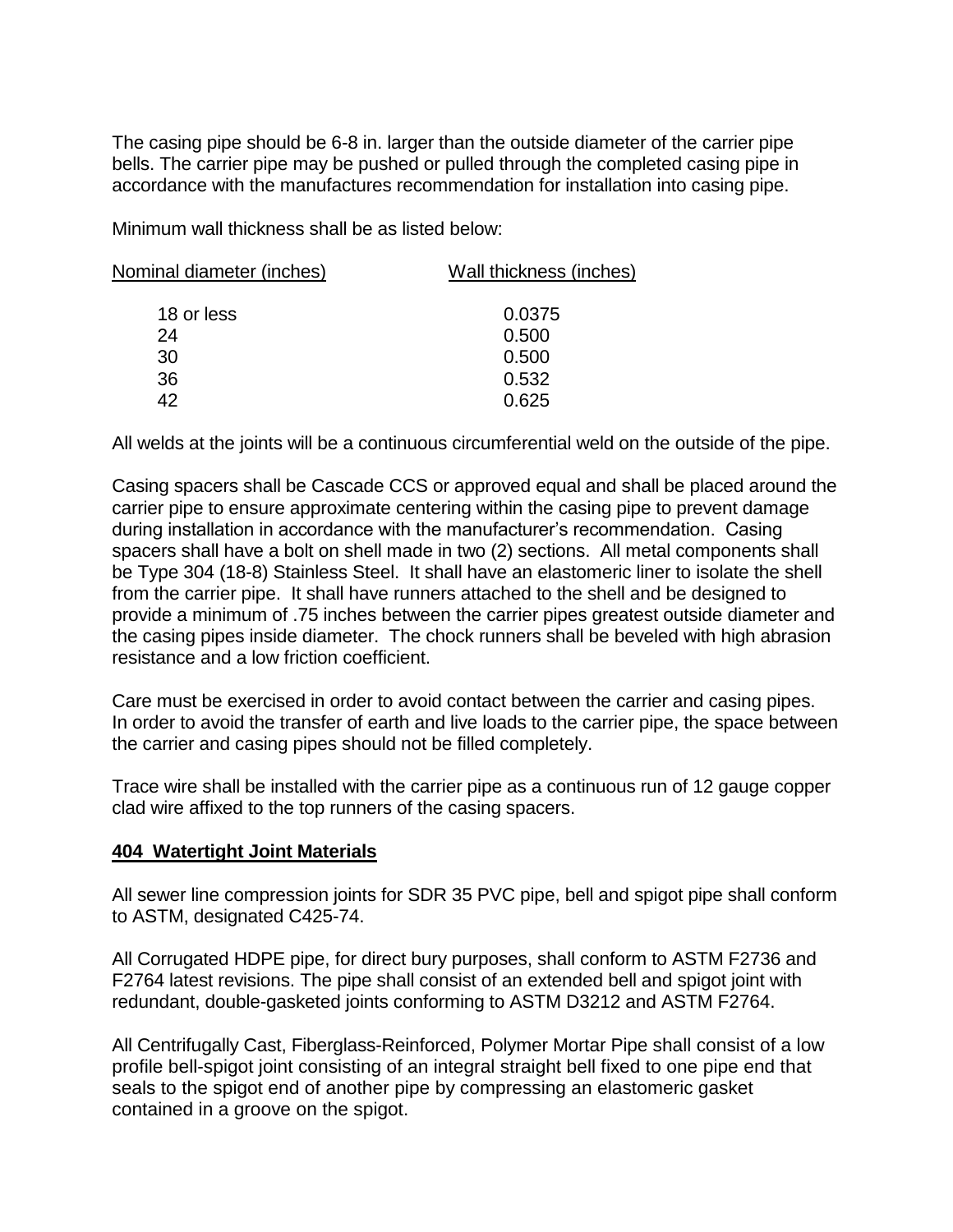All ductile iron pipe as specified herein shall have rubber gasket joints and will be either the mechanical or the push-on joint type. In all respects this pipe must conform to ANSI/AWWA C111/A21.11-80, "Rubber Gasket Joints for Ductile Iron and Gray Iron Pressure Pipe and Fittings." DI Fittings must be Class 125, cement lined with asphalt coating.

Water stops as required shall be as manufactured by Indiana Seal or approved equal.

Butyl Rubber Sealants shall be used on all manholes to seal the joints, both at the keyed joint lines and the joint line on the outside of the manhole using products similar to ConSeal CS-101 and ConWrap CS-212.

### **405 Manholes**

Manholes shall conform to ASTM C478, Standard Specification for Precast Reinforced Concrete Manhole Sections, and shall be located at each vertical or lateral change of direction, at the beginning and end of every line, and at any intersection of lines.

Reinforced concrete shall consist of cementitious materials, mineral aggregates, and water, in which steel reinforcement has been embedded in such a manner so that the steel reinforcement and concrete act together. Aggregates shall conform to specification, except that the requirements for gradation shall not apply. Minimum compressive strength of concrete manhole products covered must meet the requirement. The aggregates shall be sized, graded, proportioned, and mixed with such proportions of cementitious materials and water as will produce as homogeneous concrete mixture of such quality that the products will conform to the test and design requirements. Concrete products shall be subjected to either steam or water curing. Test methods such as compression and absorption testing shall be performed

Manholes shall be a maximum of 400 feet apart and shall be to the elevations shown on the drawings. To reduce infiltration into the sewer through the manholes and to provide substantially watertight manholes, the manhole barrels shall be jointed with an approved sealant at the keyed joints and along the external joint of the sections too be joined, such as manufactured by Con-Seal / Con-Wrap or approved equal. The ends of the barrels shall be formed by the manufacturer to permit the proper use of such sealants.

Precast inverts shall be used at all new manholes installed. The invert shall be a smooth troweled surface and the table shall be brushed finished. See WMU standard detail drawings.

Special add mixtures shall be required in cases to control the effects of where Hydrogen Sulfide Gases or Microorganisms on the concrete structure.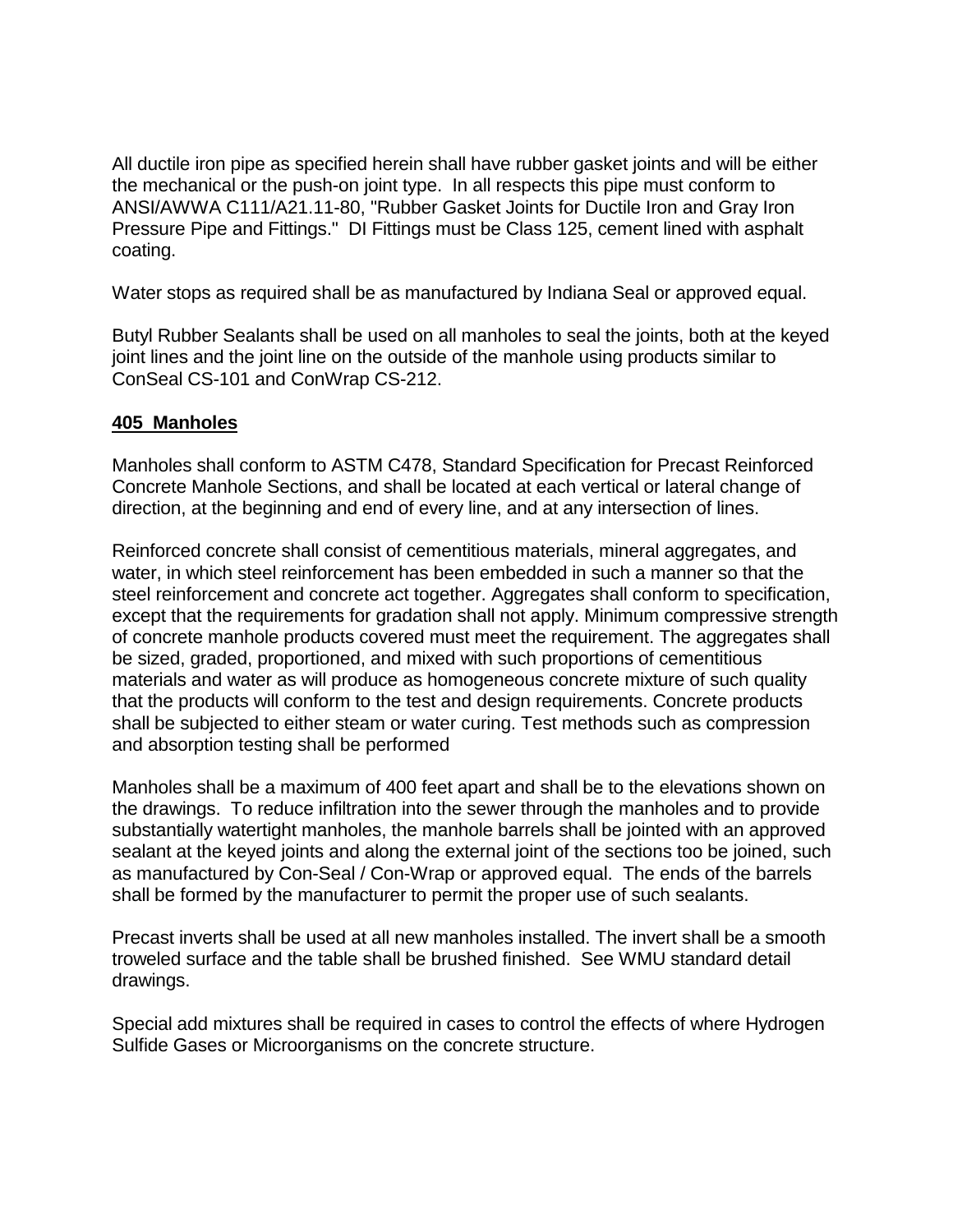### **405.1 Castings**

Manhole castings shall consist of cast iron frames, 22 <sup>3</sup>/<sub>4</sub>" diameter covers, weighing not less than 460 pounds per cover and lid and in special conditions, 510 pounds per cover and lid with 28" diameter cover will be used. Manhole casting shall be 310 lbs., J.R. Hoe MF-310 or approved equal. Manhole lid shall be 150 lbs., J.R. Hoe ML-150 or approved equal.

When installed in Green Space, manhole frames and lids shall be bolted to the manhole cone section with no less than four (4) ¼-inch, stainless steel, expansion bolts. Bolts, washers and nuts shall be Hilti or approved equal.

Manhole castings requiring grade adjustment shall be raised with precast concrete grade rings. No bricks, wood shims or blocks shall be used to adjust or reset the frame height. No more than two such rings shall be used on any one manhole.

### **405.2 Frame Seals**

Frame seals shall be designed to prevent leakage of water through the frame/casting and barrel section and/or riser portions of the manhole throughout a 50 year design life and conforming to the design and specifications as those manufactured by Cretex Specialty Products, to include the warranty of the product. The seal shall remain flexible throughout this design life, allowing repeated vertical movements of the frame of not less than 2 inches and/or repeated horizontal movement of not less than 1/2 inch, at rates greater than 1/10 inch per minute.

Frame seals shall be installed on newly constructed sanitary sewer manholes. The frame seal rubber sleeve and extensions shall consist of a flexible rubber sleeve, extensions and wedge strips shall be extruded or molded from a high grade rubber compound conforming to the applicable material requirements of ASTM C-923. The sleeve shall be either double, triple, or quadrupled pleated with a minimum unexpanded vertical height of 8 inches, 10 inches, and 13 inches respectively and a minimum thickness of 3⁄16 inches. The top and bottom section of the sleeve shall contain an integrally formed expansion band recess and multiple sealing fins. The top section of the extension shall have a minimum thickness of 3⁄32 inches and shall be shaped to fit into the bottom band recess of the sleeve under the bottom chimney seal band. The remainder of the extension shall have a minimum thickness of 3⁄16 inches. The bottom section of the extension shall contain an integrally formed expansion band recess and multiple sealing fins matching that of the rubber sleeve. Any splice used to fabricate the sleeve and extension shall be hot vulcanized and have a strength such that the sleeve shall withstand a 180 degree bend with no visible separation.

The expansion bands used to compress the sleeve against the manhole shall be of 16 gauge stainless steel conforming to ASTM A-240, Type 304, with a minimum width of 1- 3⁄4 inches. The bands shall have a minimum adjustment range of 2-1/2 diameter inches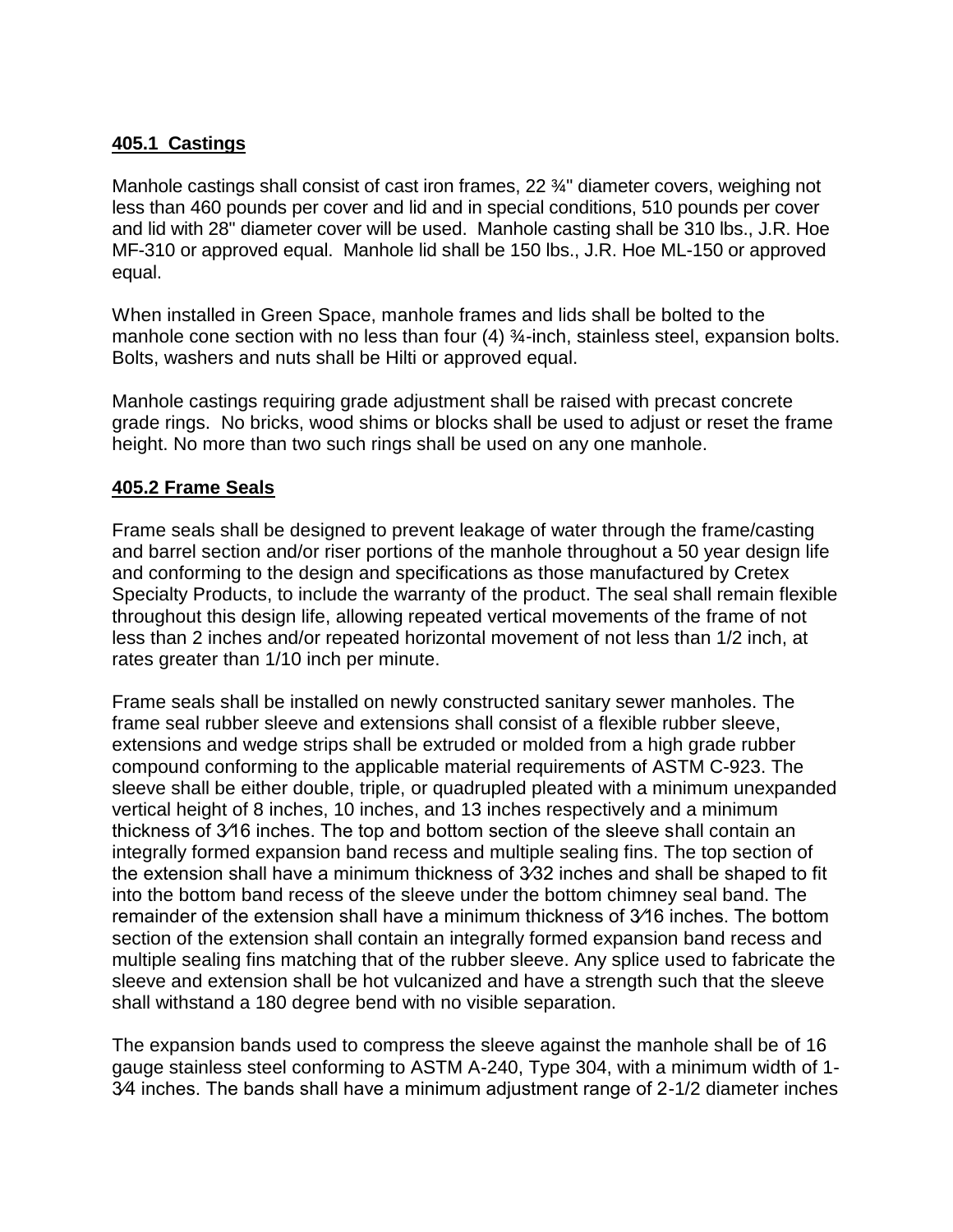and the mechanism used to expand the band shall have the capacity to develop the pressures necessary to make a watertight seal. The band shall be permanently held in this expanded position with a positive locking mechanism, any studs and nuts used for this mechanism shall be stainless steel conforming to ASTM F-923 and 594, Type 304.

Installation shall be in accordance with the manufacturer's instructions. Installation should be accomplished after final grade has been established.

## **405.3 Drop Inlets**

Drop inlets shall be provided at manholes where indicated on the plans and at all manholes that have a difference between the inlet and outlet elevations of one foot or greater. Manhole barrel sections shall be supplied with openings for upper and lower inlet pipes. The annular spaces between the inlet pipes and the manhole walls shall be filled with non-shrink grout. Grout shall be finished smooth and flush with the adjoining interior and exterior manhole wall surfaces. All new installations shall be a precast outside drop the encasement of the outside drop pipe at existing manholes shall be with Class C (2000 psi) concrete, shall be doweled with reinforcing steel and shall extend a minimum of two linear feet, or to the undisturbed soil, whichever is greater. In the case where precast drop manholes are furnished, the encasement shall be integral with the base and riser sections.

Connections to existing manholes of a single lateral may be constructed with an inside drop configuration using pre-manufactured fiberglass, PVC and stainless steel components as manufactured by Duran, Inc.; Lyme, CT (800-434-0277) or approved equal. Each drop connection shall include inside drop bowl, pipe coupler, drop pipe, and drop end. The system shall be secured to the manhole with stainless steel straps and fasteners as recommended by the manufacturer.

## **405.4 Stubs**

Stubs for future sewer pipe shall be installed as indicated by the drawings, with a minimum length set at four (4) feet. The stub is to be grouted in place to match the invert inside of the manhole. Existing sewer pipe stubs shall be removed as required.

## **406 Sanitary Sewer Appurtenances**

## **406.1 Branches and Fittings**

Directional Tees shall be placed in the sewer for individual property service connections as shown on the drawings. The service connection shall consist of an injection molded Tee, 6" PVC, SDR 35 bell and spigot pipe, with a cleanout at the point of connection at the property line.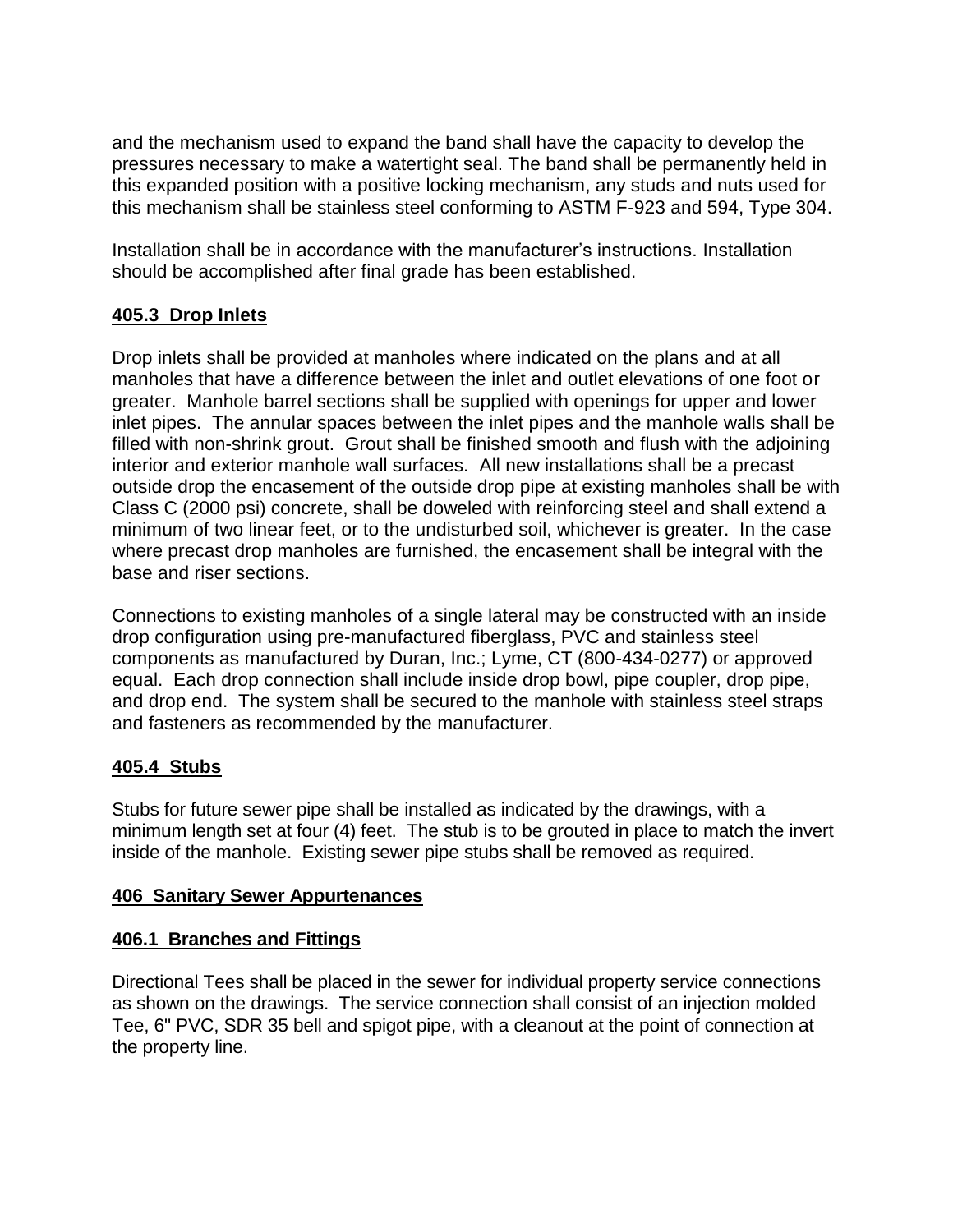Manufactured wye and tee fittings shall be used with Polyvinyl Chloride Pipe (PVC) in accordance with ASTM's standard D3034, latest revision.

#### **406.2 Tracer/Locate Wire**

All sanitary sewer lines installed as of the approval date of this manual shall be installed using tracer wire or locate wire. This does not negate the requirement for sanitary sewer line marking tape, which is installed 18-inches below the finished grade.

Tracer wire shall be 12 gauge Copper Clad Steel (CCS) with a minimum 30 mil HDPE coating. The tracer wire for sanitary sewer lines shall be green in accordance with the APW uniform marking code.

The tracer wire shall be placed in the same orientation to all installed pipe. Lay the tracer wire immediately parallel to the sanitary sewer main at the bottom of the trench. Securing the wire to the pipe is not recommended. Lay mainline tracer wire continuously, bypassing around the outside of manholes and fittings on the street side of the sanitary sewer main.

Connectors used to splice individual legs or components of the tracer system shall be of the type to protect the connections from moisture and corrosion. Copperhead SnakeBite connectors and 3M DBR are two of the commonly used moisture displacement connectors. Twisting the wires together and wrapping with electrical tape is not an approved method for connecting tracer wire legs.

The ends of all branches (service laterals) shall be grounded with a drive in magnesium grounding rod similar to the Copper Head Industries Grounding Rod. Connect the lateral tracer line to the main line tracer wire using moisture and corrosion resistant connectors. Two feet of extra wire (slack) shall be installed below ground to reduce the possibility of grounding rods and wires being broken during future excavations. Grounding rods shall be installed perpendicular to the laying direction of the service laterals.

Trace wire installation shall be performed in such a manner that allows proper access for connection of line tracing equipment and proper locating of wire without loss or deterioration of low frequency (512Hz) signal for distances in excess of 900 linear feet, and without distortion of signal caused by multiple wires being installed in close proximity to one another. Trace wire systems must be installed as a continuous single wire. No looping or coiling of wire is allowed. Any damage occurring during installation of the trace wire must be immediately repaired in an approved waterproof method. Taping and/or spray coating shall not be allowed. Two feet of extra wire (slack) shall be installed below the access box to reduce the possibility of grounding rods and/or access box wires being broken during future excavations.

As a minimum, access boxes shall be installed at all originating manholes (if one does not currently exist) and terminating manholes. Access boxes shall have an adequate number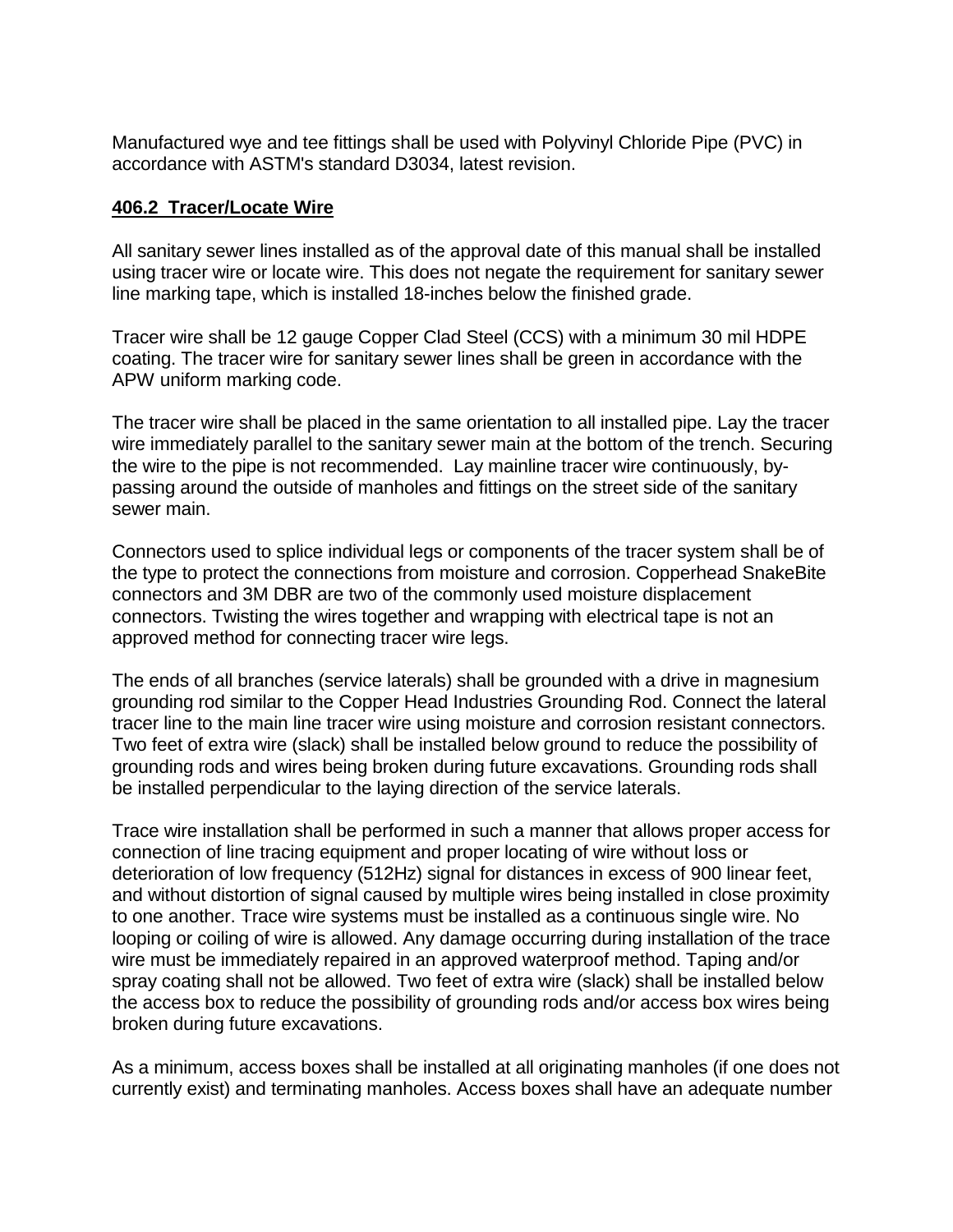of leads to connect any tracer wires and a ground. Access boxes shall not be installed in roadways.

All tracer wire installation shall be field verified by using a conductive mode locator set at 512 Hz. Continuity test will not be accepted. Any legs/lengths of tracer wire that cannot be readily traced shall be corrected

### **406.3 Detectable Mylar Tape**

All sewer lines must be marked with a 2-inch printed Mylar detectable tape labeled "Sanitary Sewer", as manufactured by Lifeguard or approved equal. The tape shall be installed 18" below finished grade and directly over the sewer line. See WMU standard detail drawings.

### **406.4 Plugs**

During construction, any connections to existing manholes shall be plugged with a watertight plug until such time the sanitary sewer line construction is complete.

All unattended sewer lines and appurtenances must be plugged with a watertight plug at the end of each working session. The plugs must be compatible with the pipe being installed to allow ease of attachment and be removable without harm to the pipe.

### **406.5 Combination Sewage Air and Vacuum Valve**

The sewage air and vacuum valve shall permit unrestricted passage of air during filling of the force main and unrestricted entry of air into the force main under vacuum conditions due to main break or draining of main to prevent column separation and pipeline collapse due to vacuum. After the main is filled the S.A.V.V. will incorporate two (2) stainless steel floats having a common stainless steel float guide to maintain an air gap between the bottom float and top shut-off float to retard the waste solids from clogging the shut-off float. The internal baffle will protect the shut-off float from direct airflow and shall retain the buna-n seat in place without distortion for tight shut-off but easy removal. Both floats shall withstand 1000 psi or more. The S.A.V.V. shall include quick disconnect hose and blow off valves to permit flushing without dismantling.

| Body, Cover & Baffle Cast Iron | ASTM A48 Class 30 |
|--------------------------------|-------------------|
| <b>Internal Bronze Parts</b>   | ASTM B143         |
| <b>Stainless Steel Floats</b>  | ASTM A240         |
| Buna-n                         | ASTM SB800        |
| <b>Internal Delrin Parts</b>   | <b>ASTM D2133</b> |
| <b>Exterior Paint Red Lead</b> | TTP86 B Type IV   |

The sewage air and vacuum valve shall be an APCO valve model 401WA, valve height 25-1/2" with flushing attachments 33-1/2", an International Valves Vent Tech SWG-C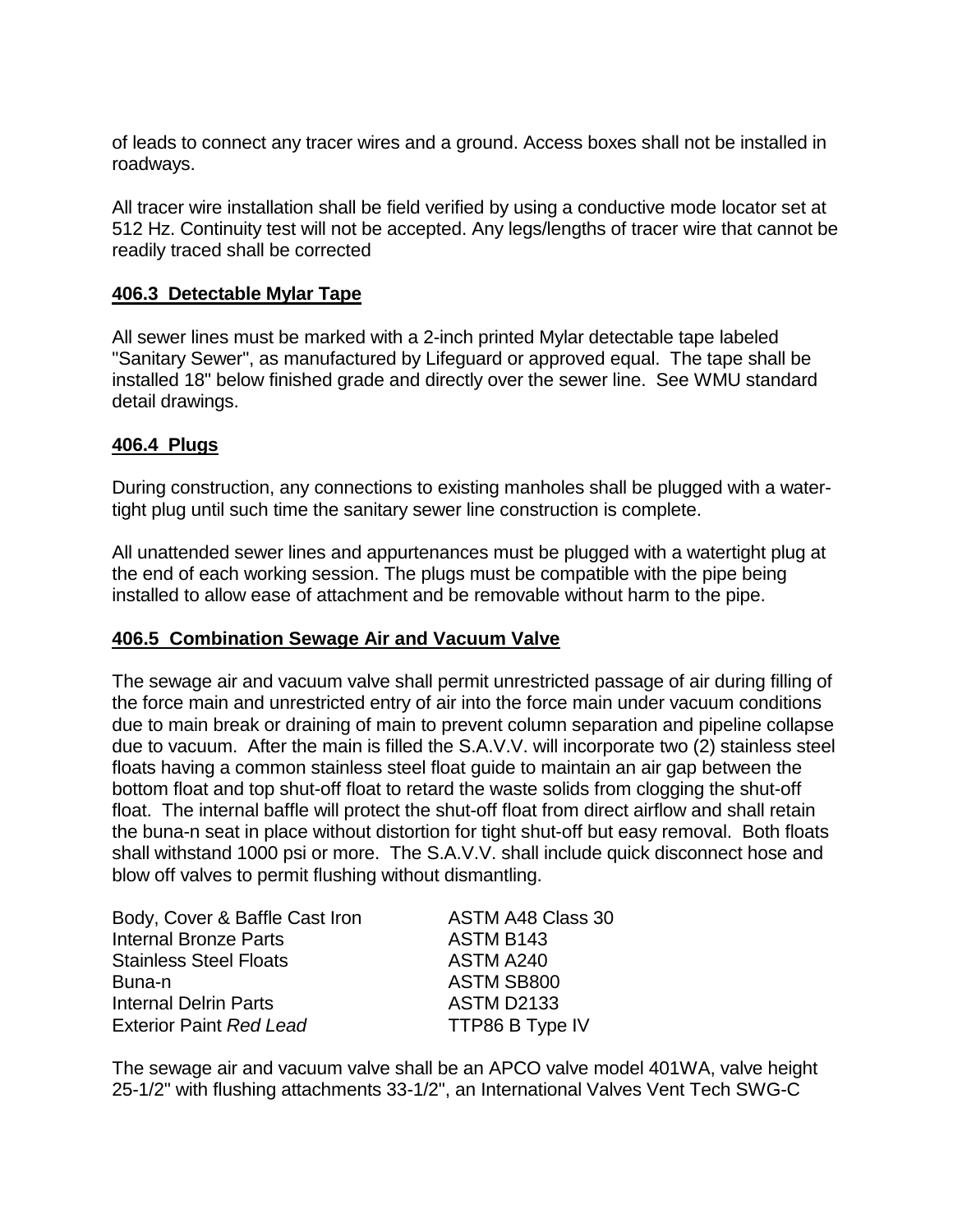Series, or approved equal. The sewage air and vacuum valve shall include an odor control system as shown in the standard details for sewers.

### **407 Installation**

All sewer lines will be installed in accordance with ASTM specifications designated D2321.

The pipe laid in non-traffic areas shall be encased in #9 crushed stone from 6 inches below the outer diameter of the pipe to 12 inches above the outer diameter of the pipe for the full width of the trench.

Pipe laid in traffic areas will be installed as non-traffic areas including backfilling the entire trench to the top of the ditch with #9 crushed stone or compacted DGA as specified in any permits granted for roadway installation of the sanitary sewer line.

The designated class and required pipe size shall be laid to form a closed joint with the next adjoining pipe, bringing the inverts continuously to the required line and grade shown on the drawings. The pipe shall be laid in an upstream direction, with the bells upstream. All sanitary sewer installations shall begin at the lowest downstream manhole and proceed upstream to a terminating manhole.

In no case shall water be allowed to rise in or above the pipe before the pipe is properly installed. No walking on or working over the pipes after they are laid, except as may be necessary in placing and compacting the backfill, will be permitted until the pipes are covered with backfill to the proper depth.

### **407.1 Concrete Encasement**

A concrete encasement is required where the sewer pipe to be laid will have less than two feet of final cover or crosses a stream. The concrete cap is to be installed as shown on the drawings and in accordance with the standard detail drawings.

The sewer pipe shall be laid in a crushed stone cradle and wrapped in heavy plastic four (4) mils (minimum). The concrete shall be placed around the pipe to the required width and depth to a plane six (6) inches (minimum) above the top of the sewer pipe for the full trench width.

In shallow sewer line applications, the concrete must extend beyond the point where the sewer pipe attains thirty (30) inches of cover. In stream crossing applications the concrete shall extend a minimum of ten (10) feet beyond each stream bank. Proper bracing shall be provided to prevent possible floating of the sewer pipe. Construction joints will be required every ten (10) feet.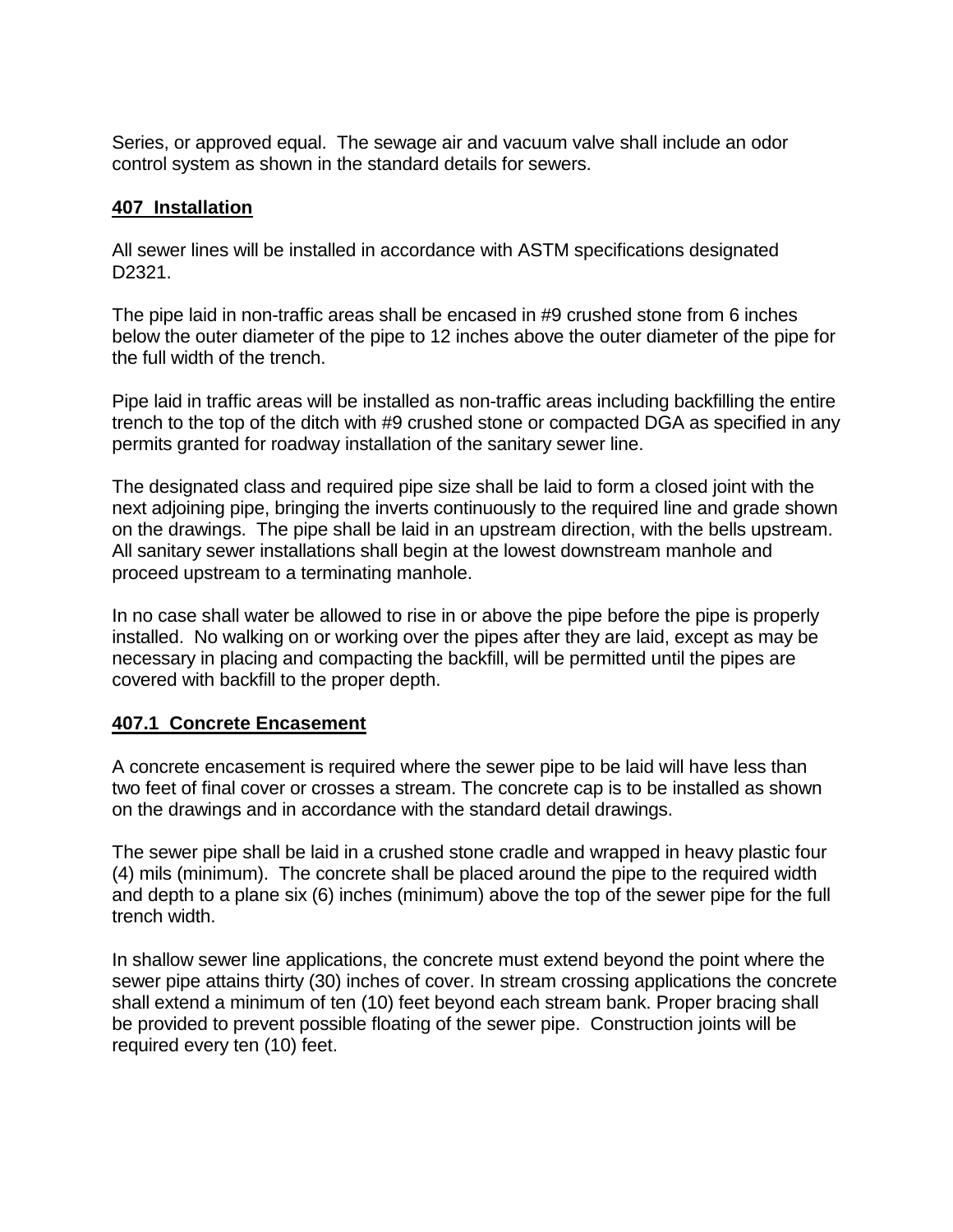### **408 Testing (General)**

Winchester Municipal Utilities representative must witness each satisfactory air test before it will be accepted as fulfilling requirements of these specifications.

Forty-eight hour notice to Winchester Municipal Utilities is required prior to testing. Contractors shall furnish all necessary equipment, materials, and trained or knowledgeable personnel required to conduct tests.

Equipment must be accurate and approved by Winchester Municipal Utilities. All gauges will be liquid filled gauges.

All defective work, as so proven by the tests, shall be immediately repaired and retested until proven to be satisfactory.

Testing shall in no way relieve the contractor of the responsibility for correcting poor workmanship. All visible defects must be repaired regardless of test results.

During testing Winchester Municipal Utilities reserves the right to inspect each individual line, from manhole to manhole, either by use of smoke testing, lights, mirrors, closed circuit televising, or other means to determine if construction is in accordance with Winchester Municipal Utilities specifications.

Any and all other tests required as a condition of permits obtained for the sanitary sewer construction must be conducted to the satisfaction of the permitting agency.

### **408.1 Low Pressure Air Test For Sanitary Sewers**

Air testing shall be required on all sewer lines less than thirty (30) inches nominal diameter.

The maximum length of line to be air tested at any one time shall be from manhole to manhole.

Tees and service laterals shall be considered as part of the line being tested. All plugs shall be firmly blocked to insure that they will not be displaced during testing.

Sanitary sewer lines to be tested shall be flushed and cleaned prior to test as required.

Clean pipe to be tested by propelling snug fitting inflated rubber ball through the pipe with water as required.

Dirt, debris and trash shall be collected at existing manhole and disposed of properly. Dirt, debris and trash shall not be permitted to enter the flow in the existing sanitary sewer.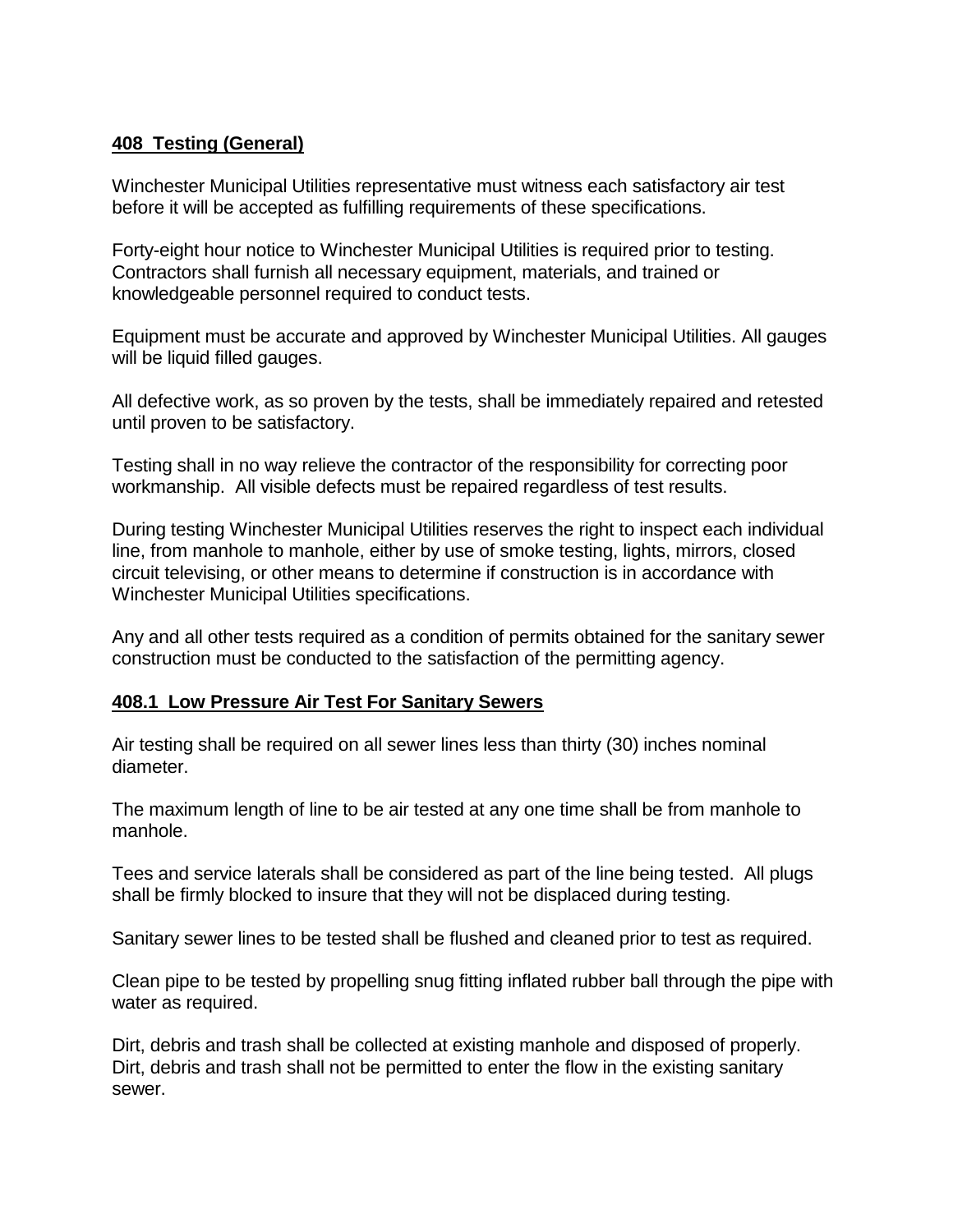A small screen with ¼ inch (minimum) square openings shall be used to collect debris.

Minimum holding time limit for each pipe size shall be determined from the following table:

| Nominal<br>Pipe Sizes, in | Time<br>seconds/100 ft | Nominal.<br>Pipe Size, in | Time<br>seconds/100 ft |  |  |
|---------------------------|------------------------|---------------------------|------------------------|--|--|
|                           |                        |                           |                        |  |  |
| 4                         | 18                     | 15                        | 126                    |  |  |
| 6                         | 42                     | 18                        | 144                    |  |  |
| 8                         | 72                     | 21                        | 180                    |  |  |
| 10                        | 90                     | 24                        | 228                    |  |  |
| 12                        | 108                    |                           |                        |  |  |

#### MINIMUM TEST TIME FOR VARIOUS PIPE SIZES

Add air slowly to the portion of the sewer line installation under test until internal pressure is raised to four (4) psi.

After an internal pressure of four (4) psi is obtained, allow at least two (2) minutes for air temperature to stabilize, adding only the amount of air required to maintain pressure.

At the end of the stabilization period with the line pressure being four (4) psi, the test times listed above are the minimum allowable time for one (1) psi pressure drop. If the pressure drop is greater than 1 psi during the prescribed test time the line section shall have failed.

If the sewer line to be tested is submerged in ground water, insert a pipe probe (by boring or jetting) into backfill material adjacent to the center of the pipe, determine pressure in probe when air passes slowly through it. This is backpressure due to ground water submergence over the end of the probe. All gauge pressures in test shall be increased by this amount.

### **408.2 Manhole Air Vacuum Test**

Vacuum testing will be required on all sanitary sewer manholes. All plugs, stub-outs, and boots shall be secured to prevent movement while the vacuum is being drawn. Manholes to be tested shall be cleaned and flushed prior to testing. Listed below are the specifications required for Manhole Air Vacuum Testing.

- 1. Testing shall include the joint between the concrete cone section and the manhole frame.
- 2. A measured vacuum of 10 inches of mercury shall be established in the manhole after the one minute stabilization.